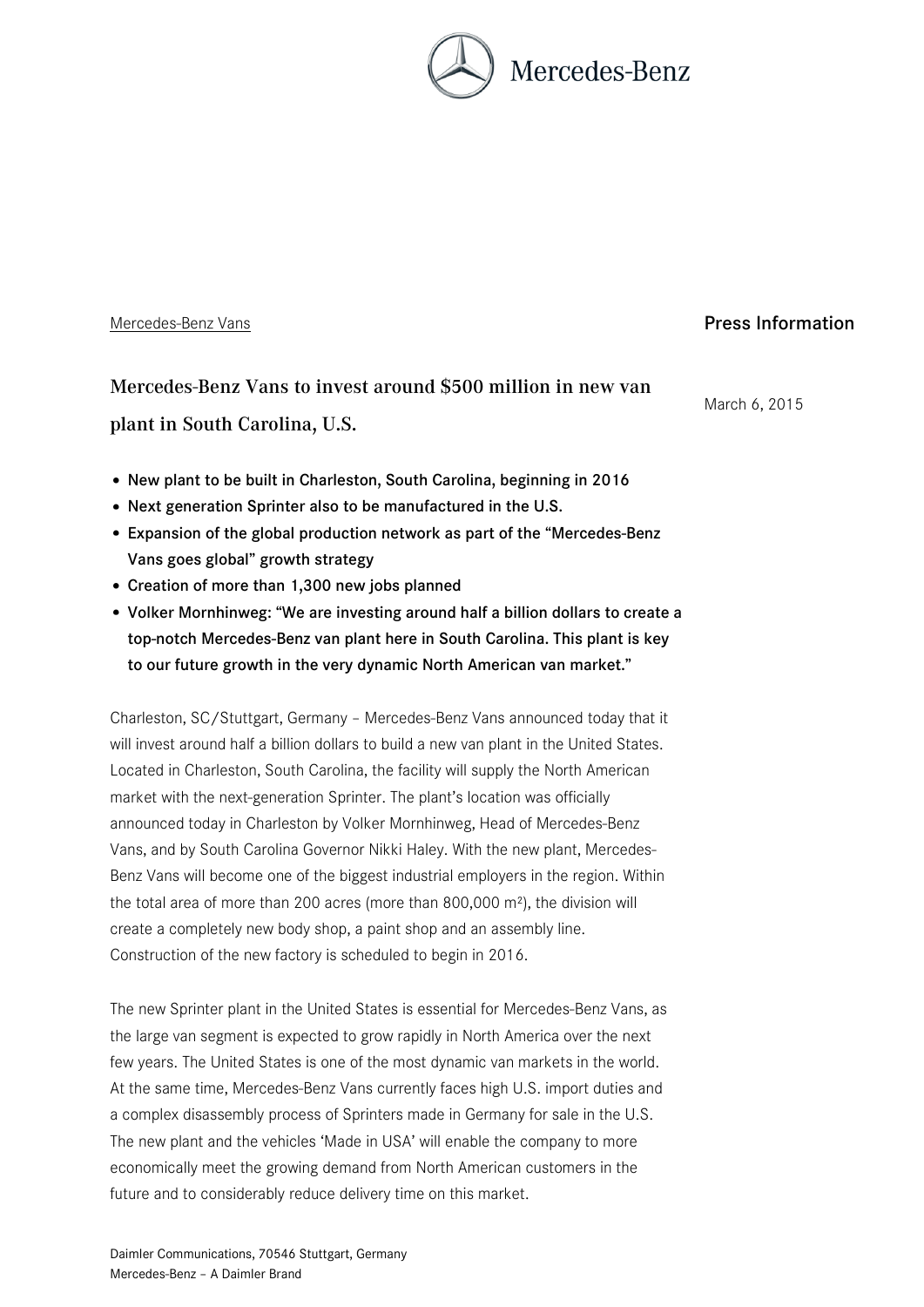"Today is a very important day for Mercedes-Benz Vans and certainly also a very  $Page 2$ significant day for the Charleston area. We are investing around half a billion dollars to create a top-notch Mercedes-Benz van plant here in South Carolina. This plant is key to our future growth in the very dynamic North American van market," said Volker Mornhinweg, Head of Mercedes-Benz Vans, at the official announcement of the plant's location. "Charleston is an excellent location for our new plant. The region has very highly skilled workers, a dense network of reliable suppliers, and an outstanding logistics infrastructure that includes good transport connections to the nearby harbor. Just as important is the very good cooperation and support we've experienced at the local, municipal, and state levels. I would particularly like to thank Governor Haley and the many other people who've given this project their fullest support from the very start and thus helped make this decision possible."

"Today's announcement builds on a decade of success for Daimler and Mercedes-Benz in the South Carolina Lowcountry, and we couldn't be happier to be the home of their first full manufacturing facility for vans in North America," said Governor Nikki Haley. "Mercedes-Benz is not only a world-class brand - they are also a great corporate citizen and partner for our state and for the Charleston community. Its decision to bring South Carolina-made vans to the North American market is huge, and the 1,300 new jobs this plant will create is a big boost to the region."

## **The Sprinter "Made in USA"**

First introduced in 1995, the Mercedes-Benz Sprinter has been a success story in the van business for 20 years now. Distinguished as the world's leading large van, more than 2.8 million Sprinters have been delivered to customers in around 130 countries worldwide. This makes the Sprinter a key pillar of the division's "Vans goes global" growth strategy, which aims to consistently expand the business of Mercedes-Benz Vans worldwide and exploit additional sales potential in growth markets outside Europe.

Volker Mornhinweg: "The Sprinter founded the large van segment and has always set the standards for safety, efficiency and quality in its vehicle class. We are market leader in many regions worldwide, and also here in the United States many van customers are enthusiastic about this vehicle concept. In 2014 alone, we delivered around 26,000 Sprinters to U.S. customers, making the U.S. our secondlargest sales market after Germany."